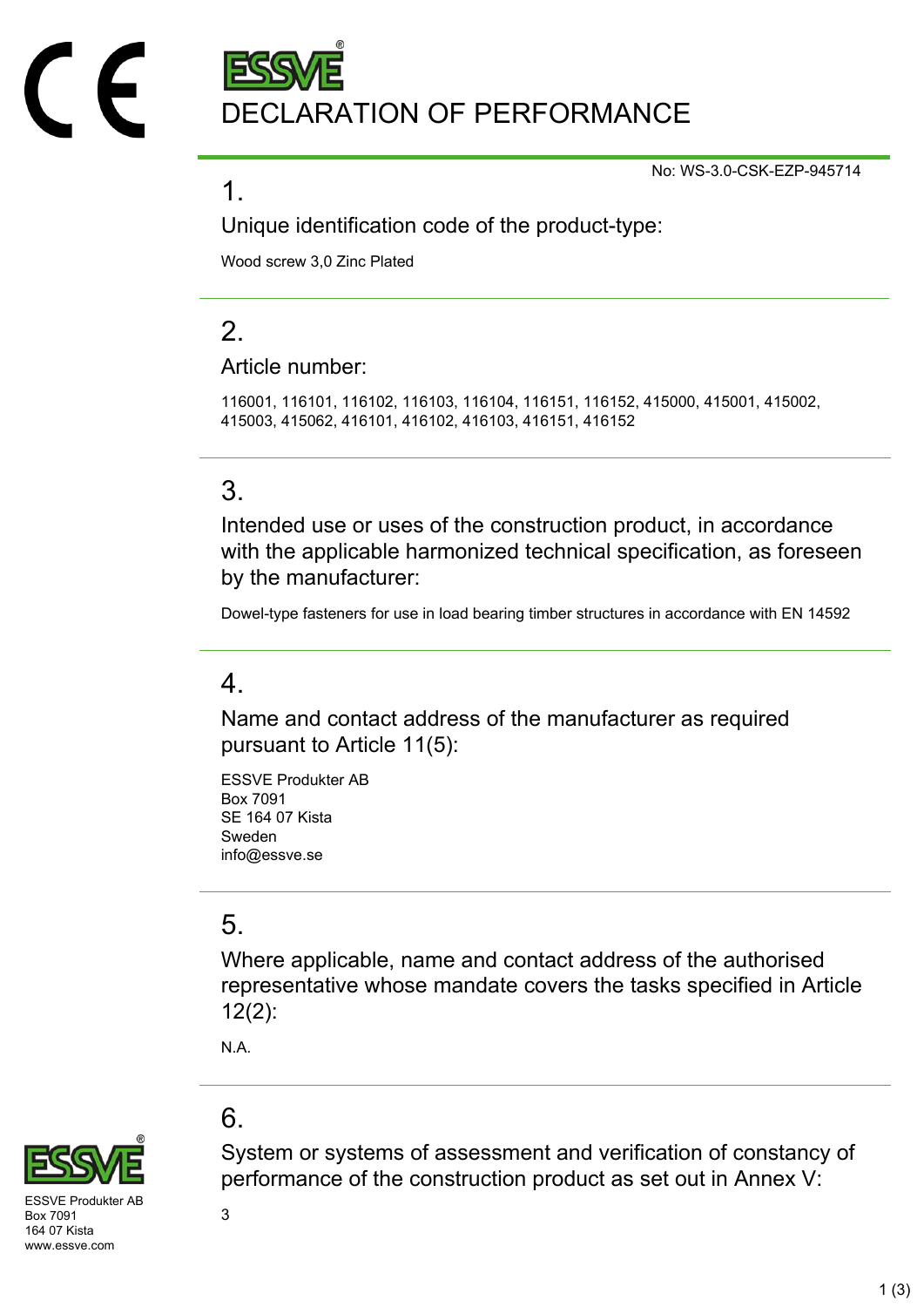

No: WS-3.0-CSK-EZP-945714

## 7.

In case of the declaration of performance concerning a construction product covered by a harmonised standard:

1015 performed: Initial Type Testing (ITT) under system:3 and issued:Test report

### 8.

In case of the declaration of performance concerning a construction product for which a European Technical Assessment has been issued:

N.A. issued: in the basis of: performed: under system: and issued:

# 9.

Declared performance:

| <b>Essential characteristics</b>                                              | Performance                              | Harmonised technical specification |
|-------------------------------------------------------------------------------|------------------------------------------|------------------------------------|
| $M_{v k}$ [Nmm]                                                               | 1300                                     | EN 14592:2008+A1:2012              |
| $f_{axk}$ [N/mm <sup>2</sup> ] for $\rho_k$ = 350 kg/m <sup>3</sup>           | 17.1                                     | EN 14592:2008+A1:2012              |
| $f_{\text{head},k}$ [N/mm <sup>2</sup> ] for $\rho_k$ = 350 kg/m <sup>3</sup> | 24.6                                     | EN 14592:2008+A1:2012              |
| $f_{tens.k}$ [kN]                                                             | 2.8                                      | EN 14592:2008+A1:2012              |
| $f_{\text{tor }k}$ [Nm] / $R_{\text{tor }k}$ [Nm] $\geq 1.5$                  | 4,8 ( $\rho$ = 450 kg/m <sup>3</sup> )   | EN 14592:2008+A1:2012              |
| Durability (i.e. corrosion protection)                                        | EZP, Service class 2 acc. to EN 1995-1-1 | EN 14592:2008+A1:2012              |
| $d_1$ [mm]                                                                    | 1,8                                      | EN 14592:2008+A1:2012              |



Box 7091 164 07 Kista www.essve.com